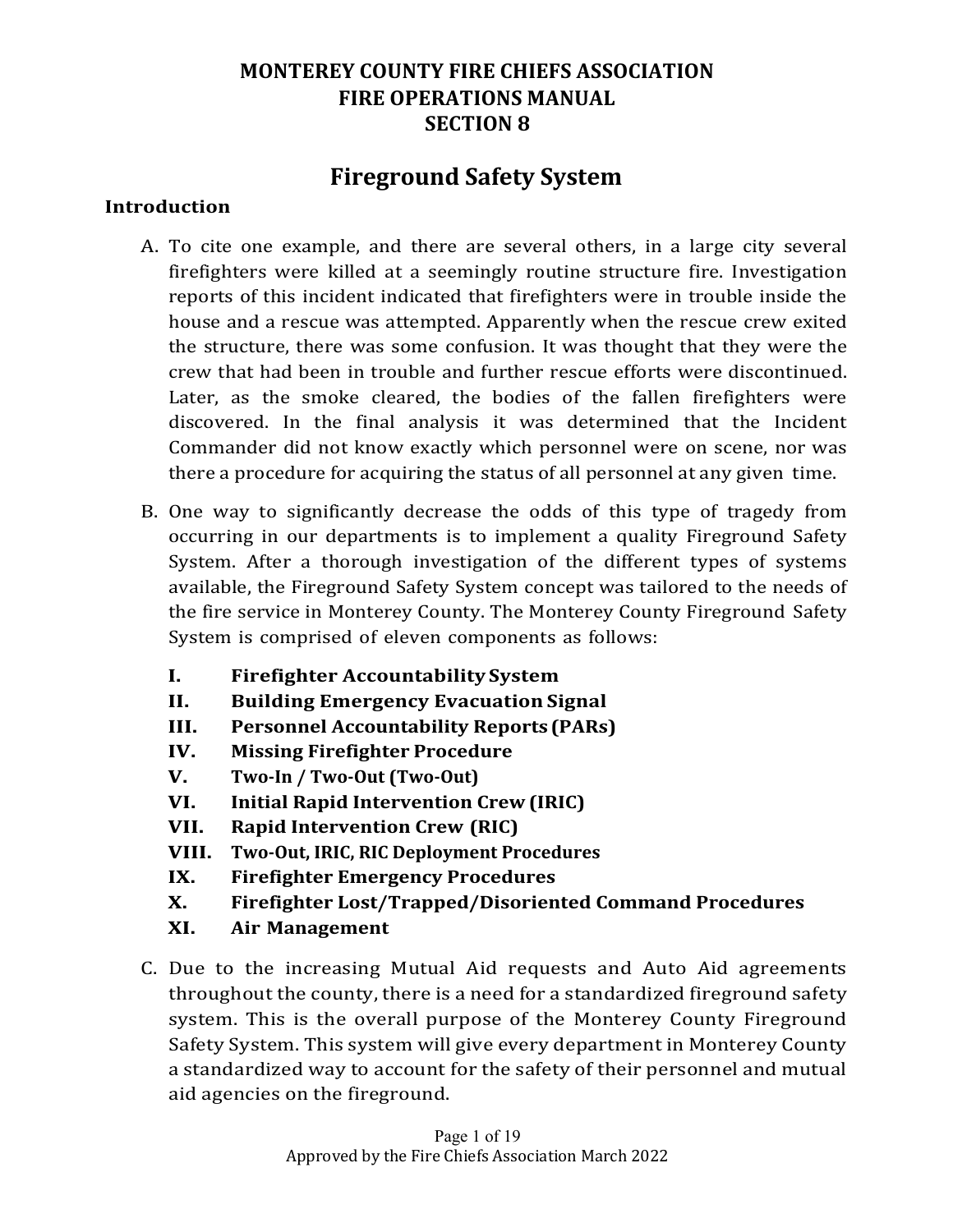#### **I. Firefighter Accountability System**

- A. Purpose
	- I. The purpose of this system is intended to improve personal firefighter safety by accounting for all firefighters at any given time. The passport system is to be implemented any time that command is formalized, and an Incident Commander has been established. It is intended that the system will identify which personnel are on scene (by collecting company passports), by using a status board to indicate their assignments, and to utilize periodic personnel accountability reports (PARs). The key component that must be emphasized is Company Unity and Unity of Command. Everyone is held accountable at every level; there is NO freelancing.
- B. System Overview
	- I. The "passport system" involves a nametag for each member assigned to a particular piece of apparatus and is affixed to a card (passport). The "passport" is affixed to the dashboard of the apparatus and includes the unit number and the department identifier (utilizing the MACS threeletter designator). The "passports" are either turned in or collected at the incident by the person responsible for firefighter accountability.
	- II. In addition to the "passports", each firefighter's helmet displays the resource identification number on both sides of the helmet to aid in fireground identification.
	- III. Volunteer or paid-call personnel not assigned to a specific resource will use their agencies three-letter identifier in place of the resource identification number.
- C. System Hardware
	- I. Several pieces of hardware make up the accountability system as follows:
		- a) Individual Nametags
			- Size of the nametag is 2  $\frac{1}{2}$ " wide x  $\frac{1}{2}$ " high plastic, or other similar material, with a Velcro (hook) strip on the back.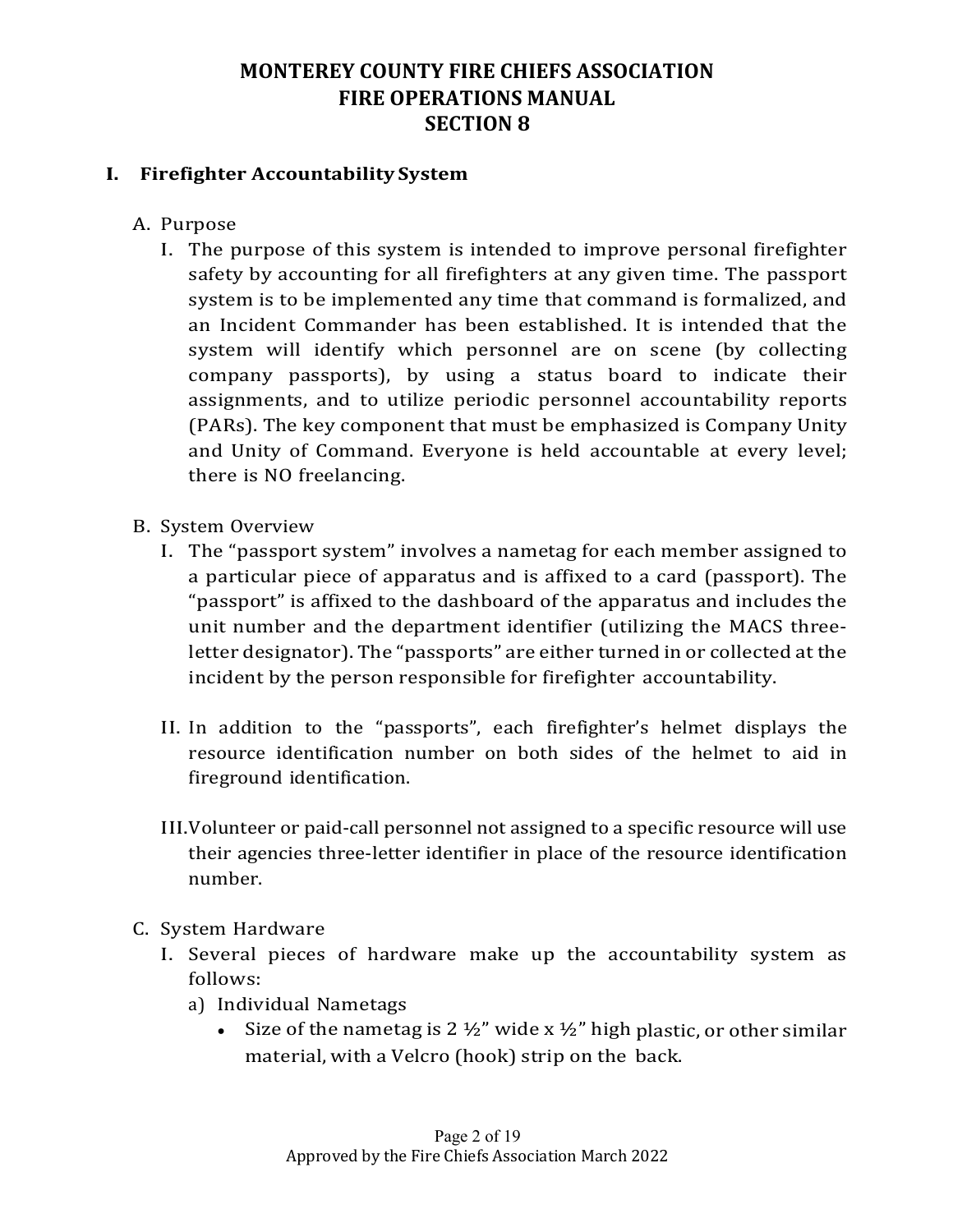- Each firefighter is issued three nametags with his/ her name placed on them.
- Nametags are color-coded by rank:

| <b>Chief Officers</b>   | White tag w/black letters    |
|-------------------------|------------------------------|
| <b>Company Officers</b> | Red tag w/white letters      |
| Engineers               | Green tag w/white letters    |
| Firefighters            | Yellow tag w/black letters   |
| Explorers               | Black tag with white letters |
| Ambulance Personnel     | Blue tag w/white letters     |

- Nametags can be attached to the underside of the helmet brim in the rear when not in use.
- b) Passports
	- Size of the passport is 2  $\frac{3}{4}$ " wide x  $\frac{3\frac{1}{2}}{2}$ " high plastic, or similar material, with a Velcro strip (loop) on the front and (hook) on the back. The passport should be white in color with black print.
	- The department's three-letter designator and the apparatus number are placed across the top.
	- The front of the passport receives the names of the individuals assigned to that piece of apparatus.
	- The passport is attached to a Velcro (loop) strip located on the dash of the apparatus on the officer's side.
	- Chief Officers who may be assigned as an Incident Commander, Safety Officer, or Accountability Officer should carry at least 5 blank passports for resources not compliant with the Monterey County Fireground Safety System passport requirement.
- c) Status Boards
	- Suggested size of the Status Board is 18" wide x 24" high, made of plastic or similar material with Velcro (loop) strips on the front.
	- Status Board header tags measure  $2 \frac{3}{4}$ " x 2", made of plastic or similar material with a Velcro (hook) strip on the back. The header tag should be white in color with black print. A small strip of Velcro (loop) should be placed under the script for use with overhead positions. These tags are to be placed at the top of the status board to identify where the various companies are located.
	- Status Boards are to be used by the individual responsible for personnel accountability, either the Incident Commander, Safety Officer, or Accountability Officer.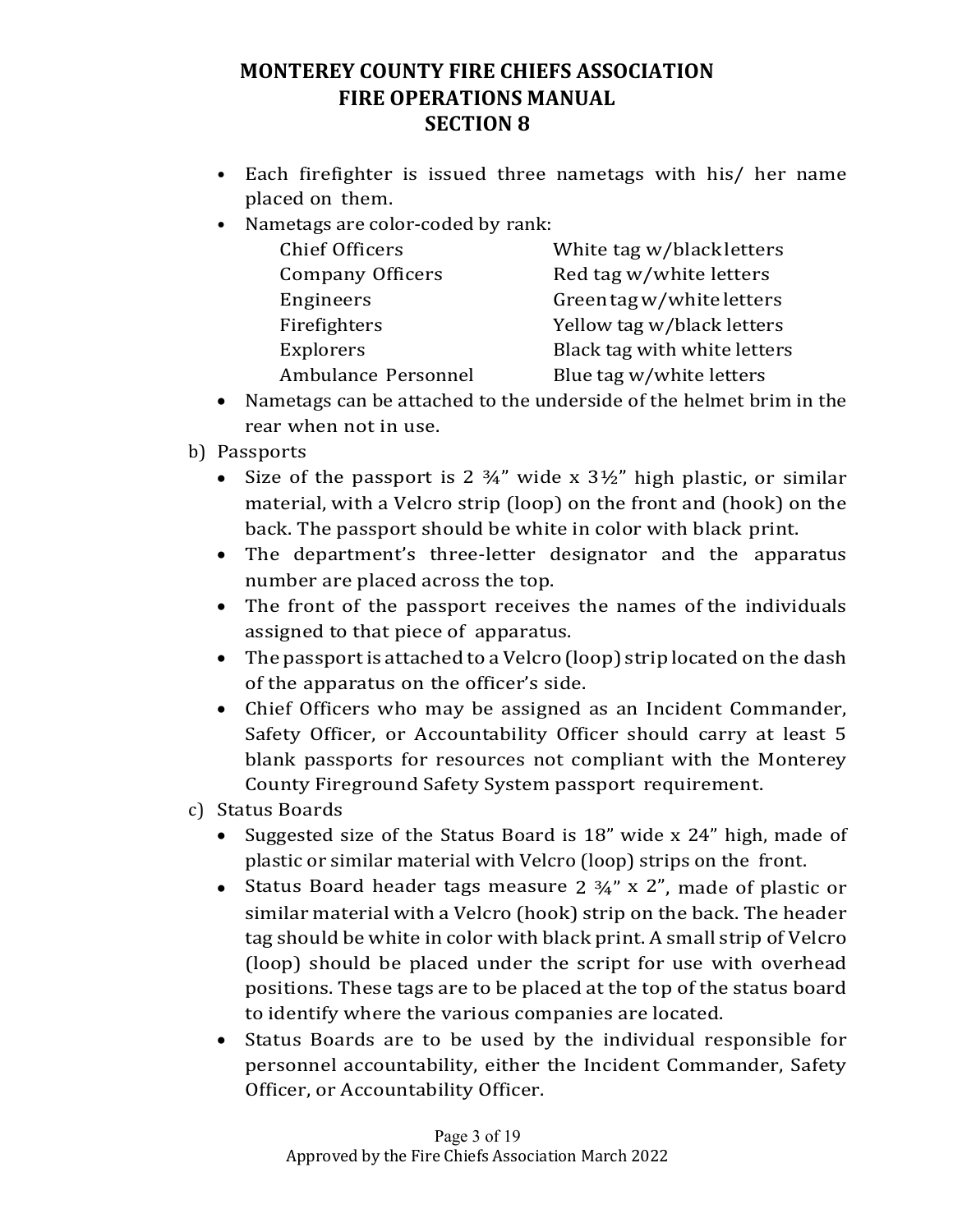- d) Helmet Identification Tags
	- Helmets shall have two magnetic or Velcro (hook,) strips 4" wide x 2" high, one permanently attached on each side of the helmet.
	- A second magnetic or Velcro (loop,) Helmet Identification Tag with the resource identification number, (or 3-letter agency identifier for off-duty, volunteer or paid-call personnel not assigned to a specific apparatus,) shall then be affixed to the helmet. Both sides of the helmet shall have the same identifier.
	- The color of the Helmet Identification Tags shall be white or black, with red reflective lettering.
	- Velcro (loop) leather number plates on a leather helmet shield displaying the company identifier are an acceptable alternative with approval from the agency's Fire Chief.
	- An adequate number of Helmet Identification Tags with the apparatus number must be provided for the number of personnel assigned to an apparatus, plus extras for personnel changes.
- II. Hardware Size
	- a) Appendix A shows the different hardware templates shown in actual working size. Lettering size and font should be legible and fit within the prescribed template size.
- D. Pre-Incident Procedures
	- I. Company Passport Set-Up
		- a) Crewmembers are responsible for immediately updating the company passport as they arrive for duty; including shift change, transfer from another station, or call back.
		- b) Name tags are to be placed on the passport in the following order: Company Officer Engineer
			- Firefighter
			- Firefighter
	- II. Helmet Identification Tags
		- a) Arriving crewmembers are responsible to ensure that their helmet identification tags reflect the company ID that they are assigned to.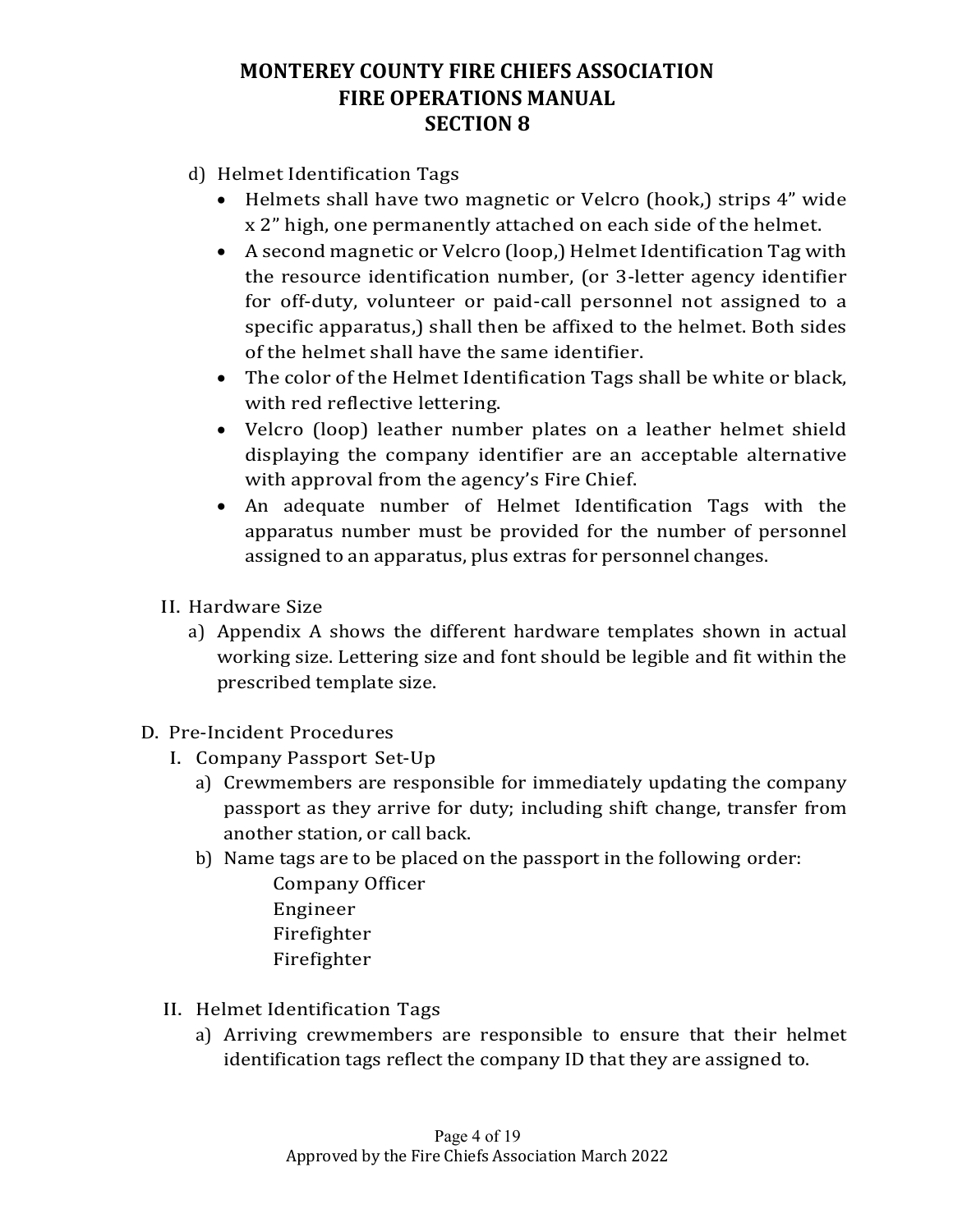- III. Company Officer's Responsibility
	- a) Company Officers are responsible for ensuring that the passports and helmet IDs are current.
	- b) Passports must reflect only those members actually assigned to the company.
- E. Emergency Incident Procedures
	- I. Initial arriving crews on the incident may leave their passports on the dash of the apparatus. The IC or Accountability Officer will be responsible for collecting initial-attack resource passports.
	- II. Subsequent arriving crews must bring their passports to the Incident Commander, Accountability Officer or Staging Area Manager as they check in, unless an assignment upon arrival precludes this. For off-duty and/or volunteers who arrive at the scene by POV (Privately Owned Vehicle), they shall report to the Incident Commander or Staging Area Manager for an assignment and turn in their nametag. The Incident Commander shall place that individual's nametag on the passport of the company he/she is assigned to.
	- III. In the absence of an ICP (Incident Command Post), off-duty and/or volunteers shall report to the pumping engine in front of the building for an assignment. It shall be the responsibility of the individual to place his/her nametag on the appropriate passport of the engine to which he/she was assigned. In the case of Mutual Aid alarms, off-duty and/or volunteers should report to their respective engines and contact that company officer for an assignment.
	- IV. The Incident Commander may designate a runner to collect the passports and bring them to the ICP or designate an Accountability Officer to collect and manage the passports.
	- V. The Incident Commander, Safety Officer, or Accountability Officer if assigned, shall complete a blank passport for any resource not compliant with the Monterey County Fireground Safety System passport requirement.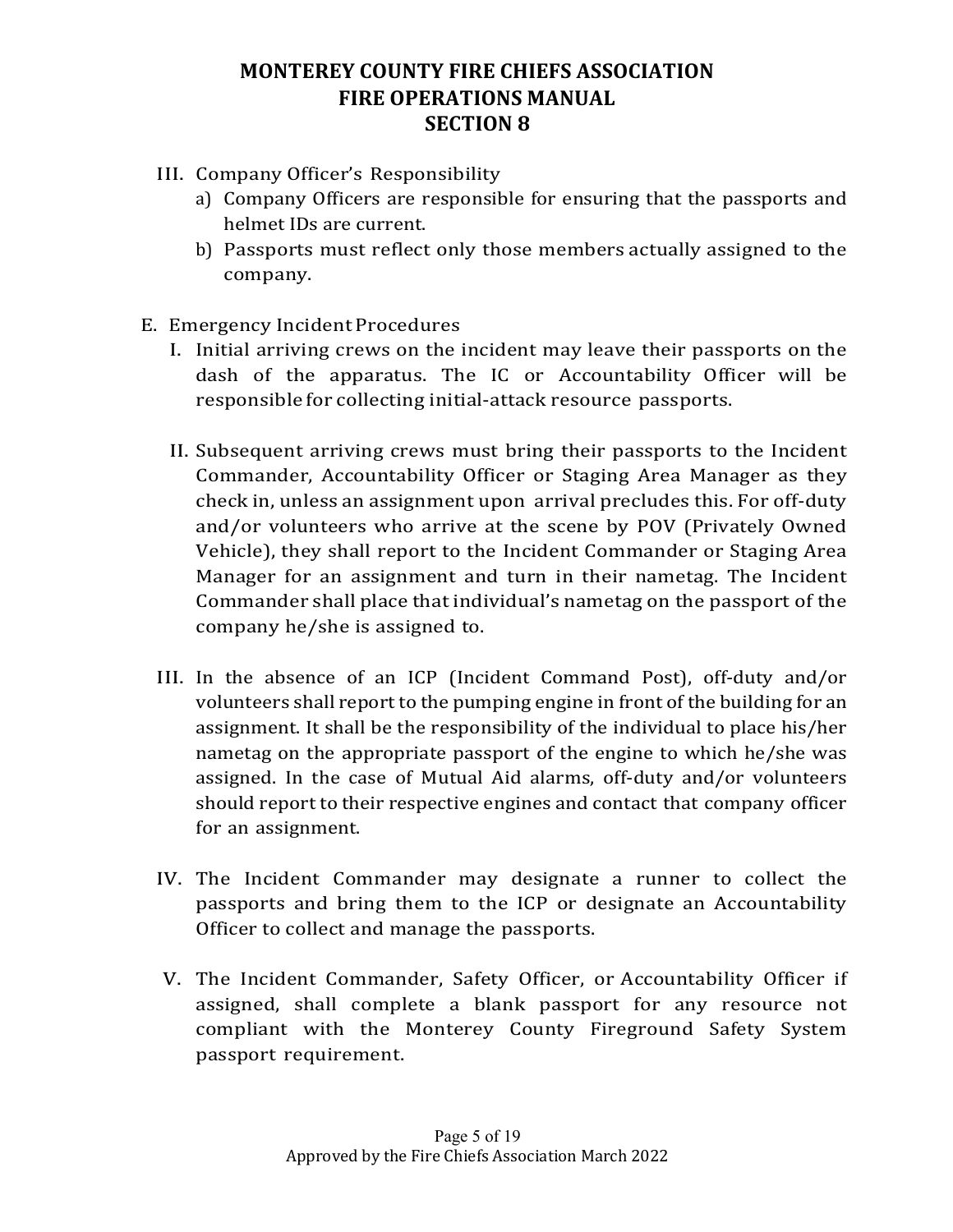- VI. The Incident Commander, Safety Officer, or Accountability Officer will maintain the passports on a status board that indicates the assignment of all personnel assigned to the incident.
- F. Appendix B contains the Accountability Officer's Checklist.

#### **II. Building Emergency Evacuation Signal**

- A. Purpose
	- I. To provide a uniform signal to alert personnel of dangerous conditions that requires them to immediately leave the building.
- B. Responsibility
	- I. The Incident Commander is responsible for initiating the "Building" Emergency Evacuation Signal" when it is determined that building conditions have deteriorated to the point that it is too dangerous to maintain firefighting crews in the building.
	- II. The Incident Commander is also responsible for conducting a postincident analysis whenever a significant operational event occurs where the "Building Emergency Evacuation Signal" was activated.
- C. Procedure
	- I. The Incident Commander will initiate the "Building Emergency Evacuation Signal".
	- II. The "Building Emergency Evacuation Signal" shall consist of the following three components
		- a) Radio message from the Incident Commander
			- Message will be transmitted on all frequencies operating on the incident
			- The radio message will consist of the term: "Attention All Units on the \_\_\_\_\_\_\_\_\_\_\_\_\_\_ Incident, Standby for Emergency Traffic, Clear the Building"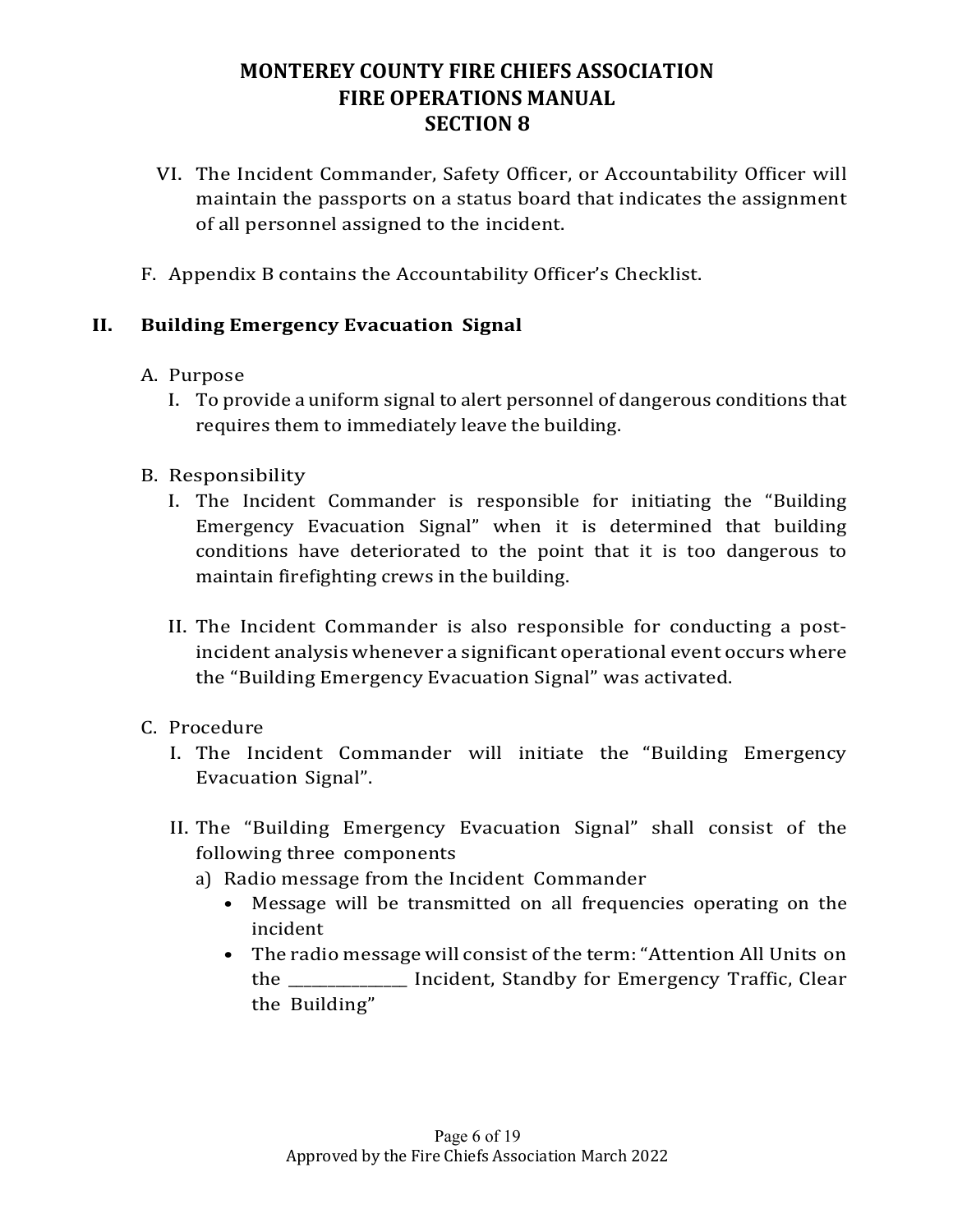- b) Evacuation Signal
	- In addition to the radio announcement, the IC will also direct one or more fire apparatus operating at the scene to sound the Evacuation Signal. The Evacuation Signal will consist of repeated short blasts of the air horn for approximately ten seconds, followed by ten seconds of silence. This cycle shall be repeated three times. The signal may need to be transmitted in each division.
- c) Personnel Accountability Report
	- The Incident Commander will initiate a Personnel Accountability Report (PAR) to confirm that all personnel are clear of the building.
	- PARs will be discussed in greater detail in Section III of this document.

III. Appendix C lists Critical Fire Ground Factors

IV. Upon activation of the "Building Emergency Evacuation Signal", all nonemergency radio traffic will cease except that which is needed to obtain a Personnel Accountability Report(PAR).

#### **III. Personnel Accountability Reports (PARs)**

- A. Purpose
	- I. At certain points during the incident, when hazardous events occur, or when tactical benchmarks are achieved, a roll call of personnel should be taken. The objective is to account for firefighters at certain points during an incident.
	- II. The term Personnel Accountability Report (PAR) is used as part of the roll call process. The IC may request a PAR from Division/Group Supervisors or individual Company Officers at any time. Company Officers would visually confirm that their crews are accounted for and report a PAR, including the level of the lowest person's air supply (for example, "IC, Engine  $5512$ , I have a PAR of 3,  $\frac{1}{2}$  air.")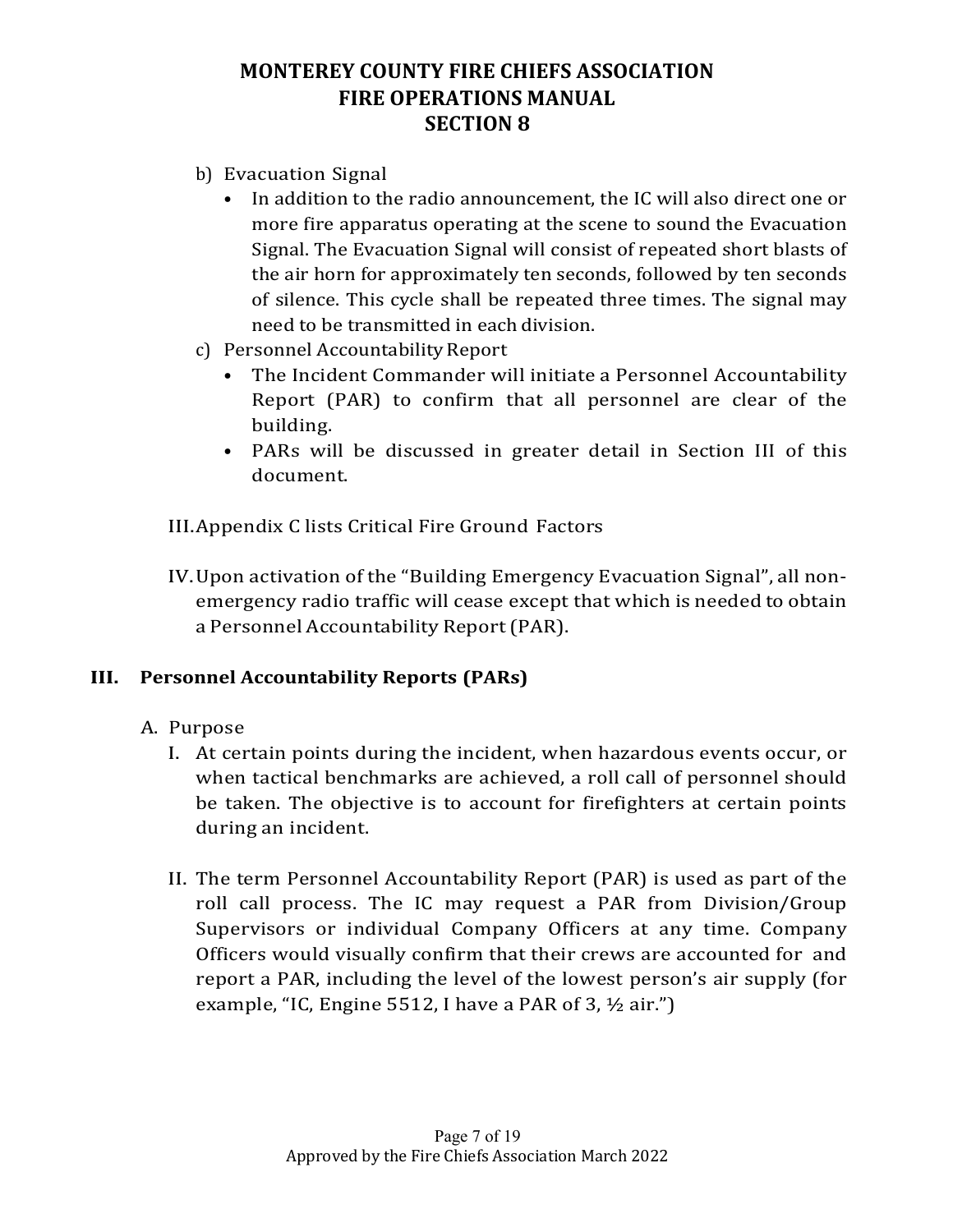- B. Benchmarks for Requesting PARs
	- I. A personnel accountability report should be considered whenever any of the following situations occur:
		- a) A report of a missing or trapped firefighter.
		- b) Any sudden hazardous event (flashover, backdraft, collapse, etc.)
		- c) A change from offensive to defensive operations.
		- d) By crews reporting an "all clear" (indicating that the primary search has been completed.
		- e) At the time that the fire is declared controlled.
		- f) At  $20$ -minute elapsed time intervals.
		- g) Any time the Incident Commander deems it necessary to initiate a roll call.
- C. Incident Elapsed Time Notification
	- I. The dispatch center shall notify the Incident Commander 10 minutes after the arrival of the first resource, and every 10 minutes thereafter until the incident is controlled, or the elapsed time notification is cancelled by the Incident Commander (NFPA 1561, 2002 edition). Example: "\_\_\_\_\_\_\_\_\_\_\_\_\_ I.C., FIRECOM, 10, 20, 30, etc. minute(s) elapsed time notification."

#### **IV. Missing Firefighter Procedure**

- A. Purpose
	- I. A written rescue/recovery procedure is an integral part of all fireground safety systems. The following procedure should be immediately implemented when any firefighter is suspected missing, trapped or down. There can be no hesitation since the window of survivability for the lost firefighter is very narrow.
- B. Procedure
	- I. Immediately initiate a call to account for all personnel on the fireground, (PAR).
	- II. Always assume the firefighter is lost in the hazard zone until proven otherwise.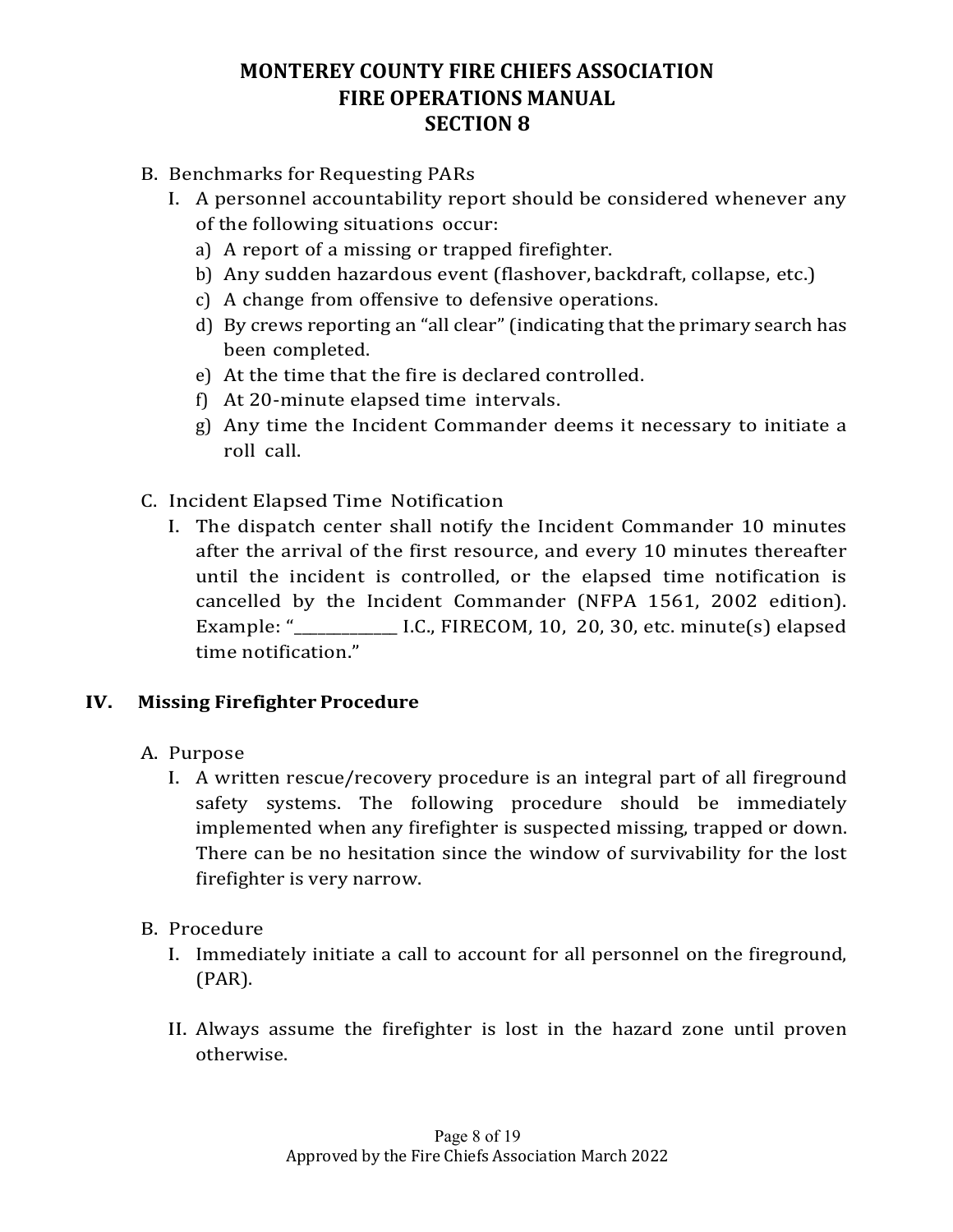- III.Immediately send Two-Out / IRIC / RIC crews to the last reported work area of the missing firefighter.
- IV.Immediately call for additional resources as needed. Consider additional technical resources or specialized units including a medical component and overhead.
- V. The location and rescue of the missing firefighter must become the top priority at the fire.

#### **V. Two-In / Two-Out (Two-Out)**

- A. Purpose
	- I. Whenever interior operations are initiated in an IDLH (Immediately Dangerous to Life and Health) atmosphere, and there is no confirmed rescue, Two-Out shall be established in conformance with, and to meet the "Two-In/Two-Out" requirements of 29 CFR 1910.134. Two-Out will be immediately available to effect rescue of a lost, trapped, or injured member of the IDLH operations crew(s).
	- II. The Two-Out crew is an INITIAL resource that should be transitioned to IRIC and/or RIC as soon as adequate resources become available.

#### B. Procedure

- I. Two-Out shall
	- a) Consist of at least two trained firefighters in full protective equipment including SCBAs. Minimum training should include Firefighter Survival and RIC Operations, (or equivalent,) as approved by the Monterey County Fire Training Officers Association.
	- b) Have at least one member monitoring the firefighters within the IDLH atmosphere, maintaining constant awareness of the number and identity of the firefighters, their location and function. This monitoring may be accomplished by either voice, visual or radio contact with those firefighters operating within the IDLH atmosphere.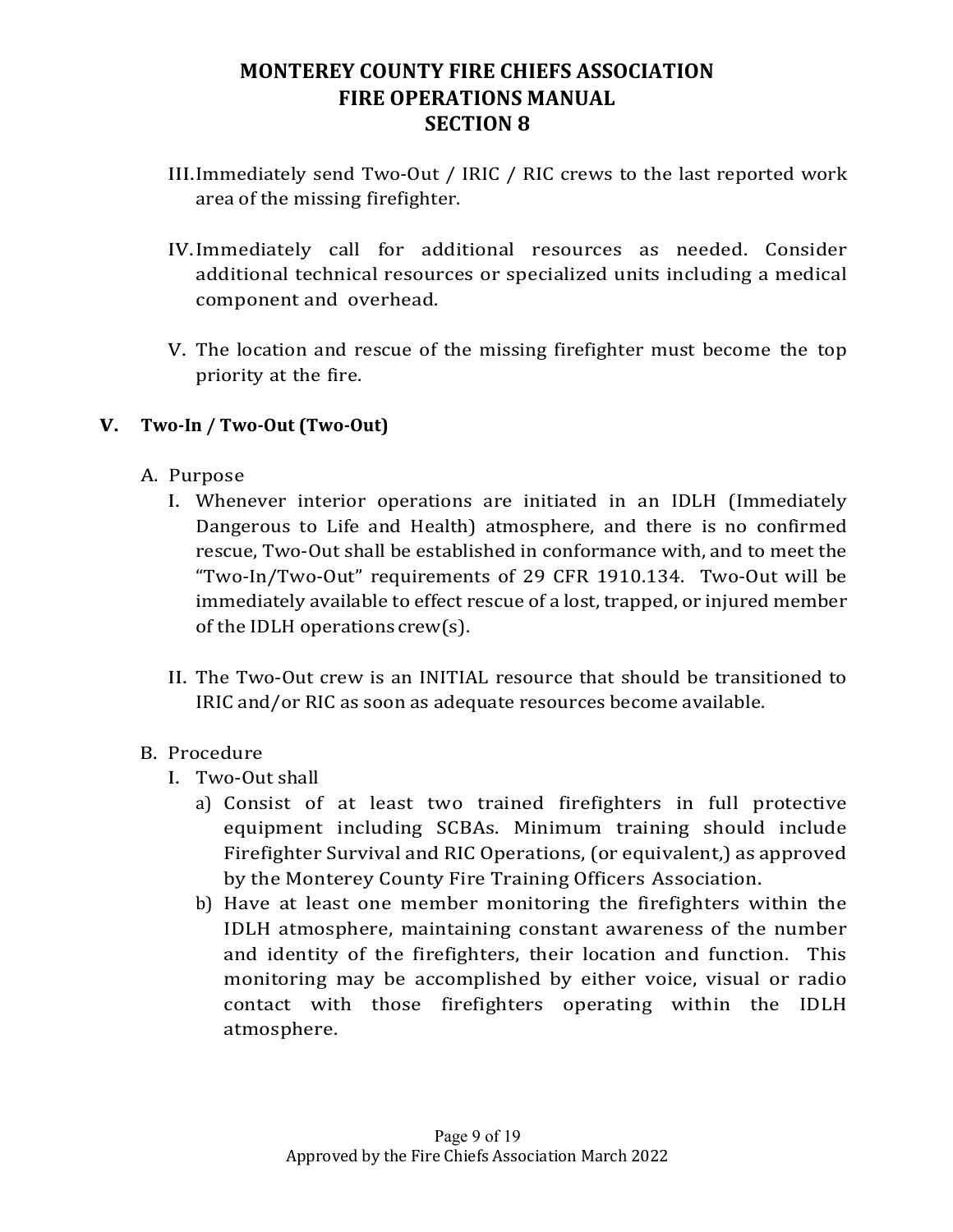- c) The other Two-Out member may perform other tasks or responsibilities, such as: Incident Commander, pump operator, ventilation, accountability, etc., as long as any such work can be abandoned without placing any employee at additional risk if a rescue or other assistance is needed.
- d) Be immediately available at the incident and have radio communications capable of monitoring the assigned command and tactical frequencies.
- e) Have one extra complete SCBA, or specialized RIC SCBA including mask identified and available. Two-Out members shall be thoroughly familiar with and trained to operate the type/brand of SCBA used.
- f) Have a backup/rescue hose line identified and available for deployment if needed.
- g) Be under the immediate control and supervision of the Incident Commander.

# **VI. Initial Rapid Intervention Crew (IRIC)**

- A. Purpose
	- I. The IRIC is intended to replace Two-Out, by supplementing with additional dedicated personnel and equipment, while still meeting the "Two-In/Two-Out" requirements of 29 CFR 1910.134 and NFPA 1500, Standards on Fire Department Occupational Safety and Health Program.
	- II. The IRIC personnel should not have any other assignments on the fireground that are not directly related to their assignment.
- B. Procedure
	- I. The Initial Rapid Intervention Crew (IRIC) shall
		- a) Consist of at least two trained firefighters in full protective equipment including SCBAs. The IRIC may include personnel previously assigned to Two-Out at the discretion of the Incident Commander, so long as they do not have other "critical" fireground tasks. Minimum training should include Firefighter Survival and RIC Operations, (or equivalent,) as approved by the Monterey County Fire Training Officers Association.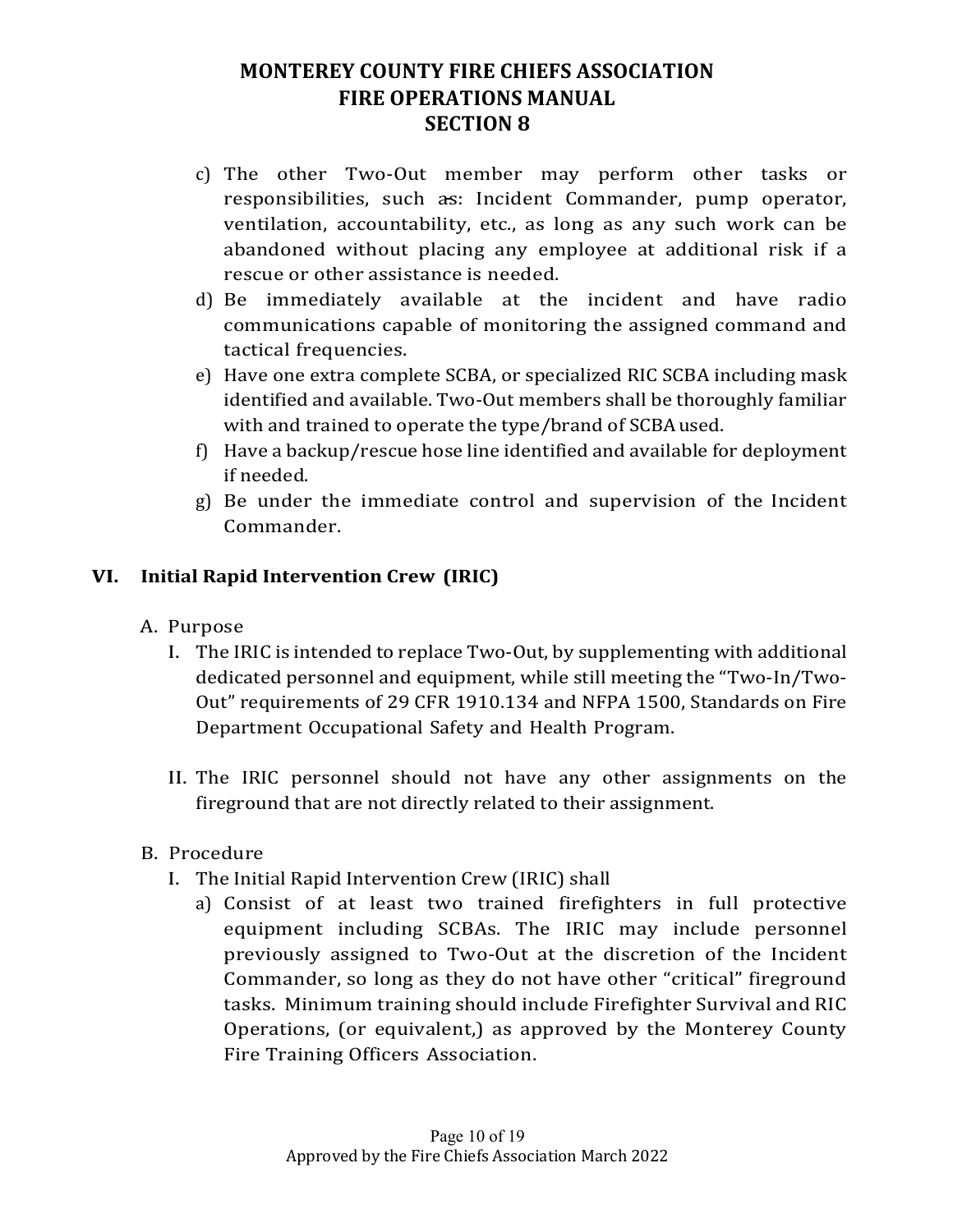- b) Have at least one member monitoring the firefighters within the IDLH atmosphere, maintaining constant awareness of the number and identity of the firefighters, their location and function. This IRIC member must be free from all other tasks or duties in order to account for, and if necessary, initiate a rescue of those firefighters operating in the IDLH atmosphere. This monitoring may be accomplished by either voice, visual or radio contact with those firefighters operating within the IDLH atmosphere.
- c) The other IRIC member(s) may perform other tasks or responsibilities, such as assessing alternate access/egress points, securing utilities, firefighter accountability, etc., as long as any such work can be abandoned without placing any employee at additional risk if a rescue or other assistance is needed.
- d) Be immediately available at the incident and have radio communications capable of monitoring the assigned command and tactical frequencies.
- e) Be equipped with a RIC Bag, containing the following minimum tools and equipment:
	- Two (2) hand-held flashlights
	- Two (2) door wedges
	- Safety Line--100 feet of  $3/8$ " Kernmantle or equivalent rope in a rope bag with a carabineer attached to each end
	- Ten  $(10)$  foot loop of 1" or 2" nylon webbing
	- One  $(1)$  pair of wire cutters, capable of cutting 4-gauge wire
	- $\bullet$  One  $(1)$  pair of trauma shears
- f) Have one extra complete SCBA, or specialized RIC SCBA including mask. IRIC members shall be thoroughly familiar with and trained to operate the type/brand of SCBAused.
- g) Have a backup/rescue hose line identified and available if needed.
- h) Be assigned by the Incident Commander.
- i) Be under the immediate control and supervision of the Incident Commander, or if assigned, the Operations Section Chief, RIC Branch Director or RIC Group Supervisor.
- $j$ ) Stage at the "point of entry" unless otherwise assigned. For high-rise incidents, the IRIC should stage at the designated staging area, (i.e. one floor below the fire floor.)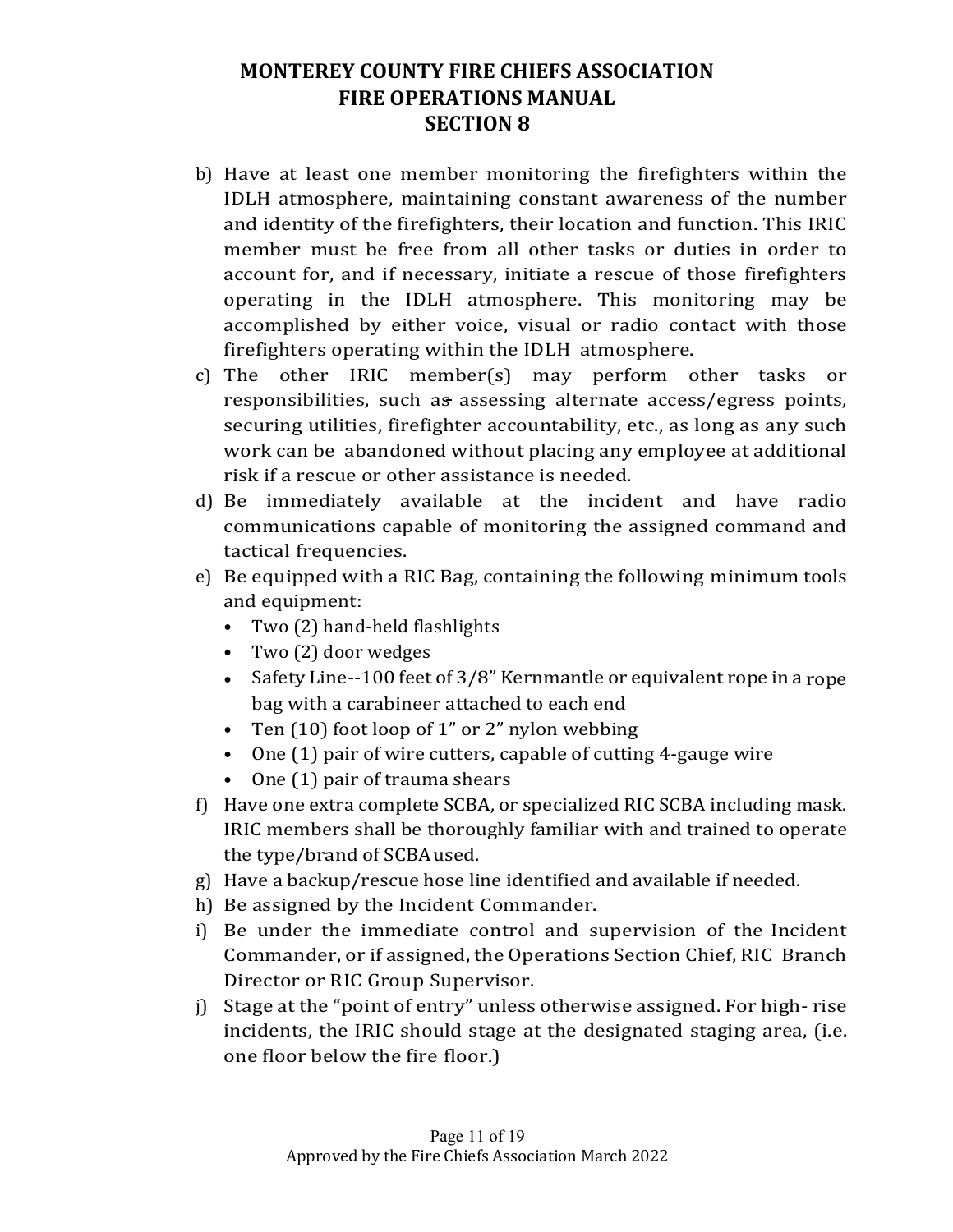- k) Consider additional search and rescue equipment needs, such as:
	- Thermal imaging camera
	- Forcible entry  $\text{tool}(s)$
	- Airbags/cribbing
	- Hydraulic rescue  $\text{tool}(s)$
	- Chainsaw or rotary saw
	- Additional safety line
	- Ladder(s)
	- Additional door wedges/latch covers
	- Large Area Search Rope

#### **VII. Rapid Intervention Crew (RIC)**

- A. Purpose
	- I. Whenever the Incident Commander deems it appropriate due to the complexity of the incident, such as large commercial, industrial, or highrise occupancies, a Rapid Intervention Crew (RIC) shall be established to be immediately available to effect rescue of a lost, trapped, or injured member(s) of the interior operations  $crew(s)$ . The RIC is intended to replace IRIC with additional dedicated personnel for larger buildings and more complex incidents, and also meet the "Two-In / Two-Out" requirements of 29 CFR 1910.134 and NFPA 1500, Standards on Fire Department Occupational Safety and Health Program.

#### B. Procedure

- I. The Rapid Intervention Crew (RIC) shall
	- a) Consist of at least four trained firefighters in full protective equipment including SCBAs, under the supervision of a Company Officer. The RIC may include personnel previously assigned to the IRIC at the discretion of the Incident Commander. Minimum training should include Firefighter Survival and RIC Operations (or equivalent,) as approved by the Monterey County Fire Training Officers Association.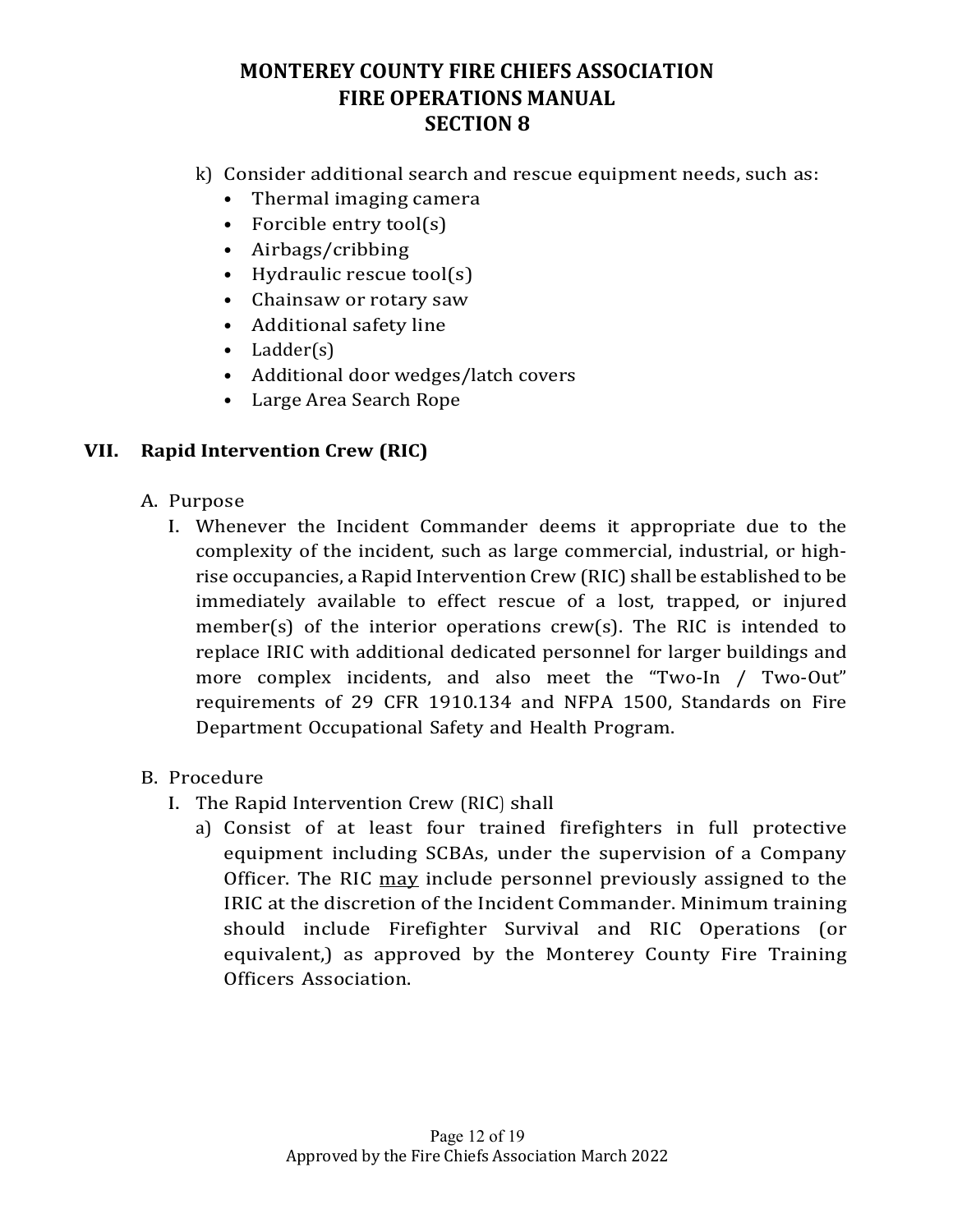- b) Have at least two members monitoring the firefighters within the IDLH atmosphere, maintaining constant awareness of the number and identity of the firefighters, their location and function. These RIC members must be free from all other tasks or duties in order to account for, and if necessary, initiate a rescue of those firefighters operating in the IDLH atmosphere. This monitoring may be accomplished by either voice, visual or radio contact with those firefighters operating within the IDLH atmosphere.
- c) The other RIC members may perform other tasks directly related to RIC, such as 1) assessing alternate access/egress points, 2) securing utilities, 3) firefighter accountability, etc., so long as they are immediately available to assist the other RIC members if necessary to enter the IDLH atmosphere to search for or rescue a lost or injured Firefighter.
- d) Be immediately available at the incident and have radio communications capable of monitoring the assigned command and tactical frequencies.
- e) Be equipped with a RIC Bag, containing the following minimum tools and equipment:
	- Two (2) hand-held flashlights
	- Two (2) door wedges
	- Safety Line--100 feet of  $3/8$ " Kernmantle or equivalent rope in a rope bag with a carabineer attached to each end
	- Ten  $(10)$  foot loop of 1" or 2" nylon webbing
	- One  $(1)$  pair of wire cutters, capable of cutting 4-gauge wire
	- $\bullet$  One  $(1)$  pair of trauma shears
- f) Have one extra complete SCBA, or specialized RIC SCBA including mask. IRIC members shall be thoroughly familiar with and trained to operate the type/brand of SCBAused.
- g) Have a backup/rescue hose line identified and available if needed.
- h) Be assigned by the Incident Commander.
- i) Be under the immediate control and supervision of the Incident Commander, or if assigned, the Operations Section Chief, RIC Branch Director or RIC Group Supervisor.
- j) Stage at the "point of entry" unless otherwise assigned. For high-rise incidents, the IRIC should stage at the designated staging area, (i.e. one floor below the fire floor).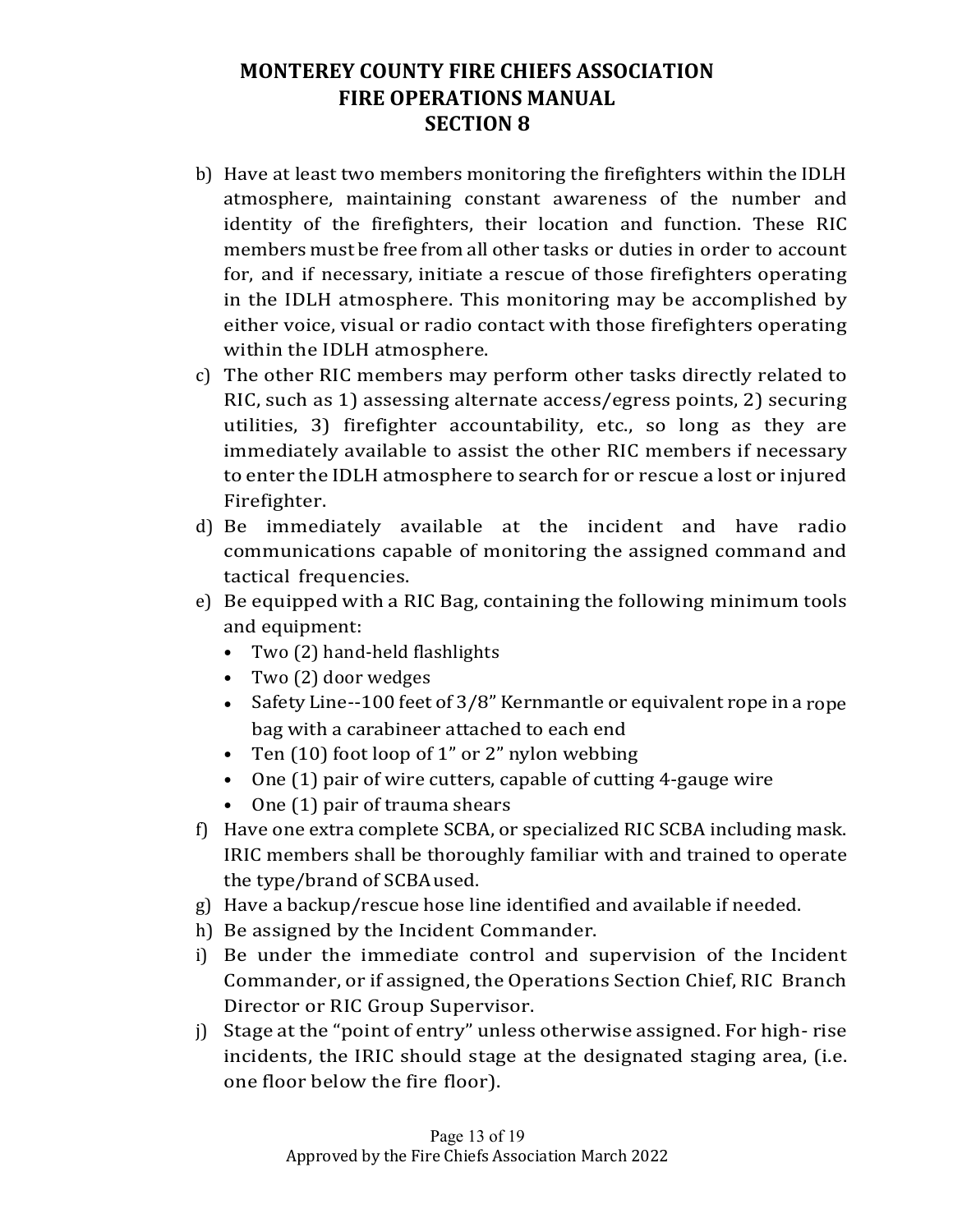- k) Consider additional search and rescue equipment needs, such as:
	- Thermal imaging camera
	- Forcible entry  $\text{tool}(s)$
	- Airbags/cribbing
	- Hydraulic rescue  $\text{tool}(s)$
	- Chainsaw or rotary saw
	- Additional safety line
	- Ladder(s)
	- Additional door wedges/latch covers
	- Large Area Search Rope

#### **VIII. Two-Out, IRIC, RIC Deployment Procedure**

- A. Procedure
	- I. Upon receipt of the "Mayday" and/or activation of the Emergency Firefighter Down Button, the Incident Commander, (or Operations Chief if assigned,) shall deploy the Two-Out, IRIC, or RIC (henceforth "RIC") to the last known location of the distressed firefighter(s).
	- II. The RIC will proceed to the assigned "point of entry" and utilize either the attack hose line or a safety line to establish a positive physical connection to the entry point.
	- III. The RIC will then make entry and initiate a search and rescue with their RIC equipment.
	- IV. The RIC shall maintain positive physical connection to the point of entry at all times.
	- V. The RIC Leader shall be in command of any search/rescue operation.
	- VI. The Incident Commander will announce to all fireground resources that the RIC has been deployed, and the tactical frequency they are assigned. RIC operations will have priority on the assigned tactical and command frequencies.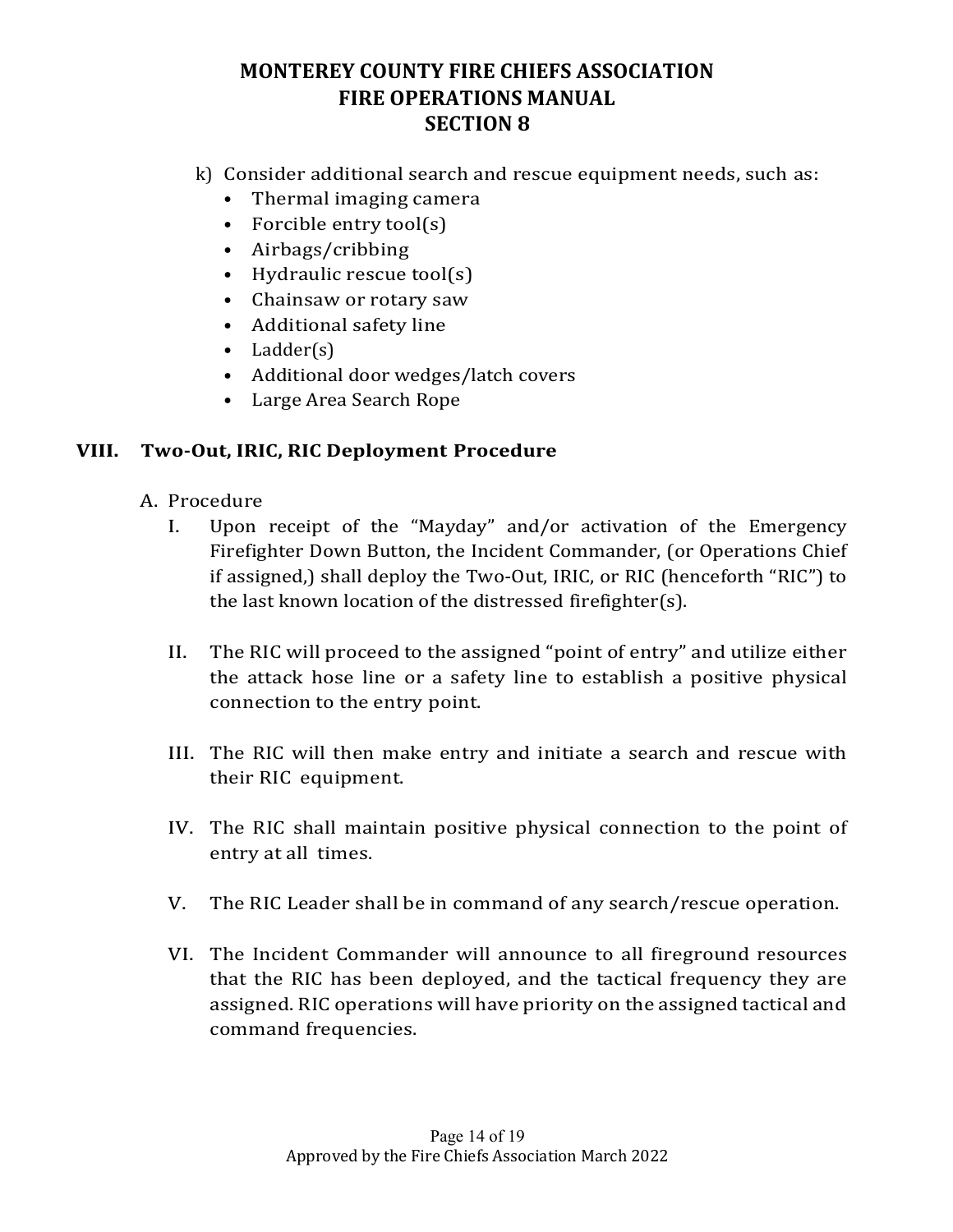- VII. The Incident Commander, or Operations Chief if assigned, should consider switching ALL companies not involved in the rescue to VFire26. This will reduce radio traffic and increase communication between the down Firefighter and the RIC Teams.
- VIII. The Incident Commander or Operations Chief if assigned should consider appointing a RIC Branch Director or RIC Group Supervisor, to manage the RIC operations.
- IX. When Multiple RIC teams are being used, they will be identified by "RIC" and their unit number("RIC ME13" "RIC 5211" etc.) However, engines, personnel or various resources can be assembled and deployed using RIC 1, RIC 2, RIC 3, Etc.
- X. The Incident Commander, or Operations Chief if assigned, should consider re-assignment of other resources to support the RIC effort.
- XI. The Incident Commander should consider the need for additional resources. Consider requesting a minimum of one strike team, technical rescue resources, additional EMS resources, and additional Overhead to support the RIC operation and/or the shift in suppression strategy.
- XII. Appendix D contains the RIC Group Supervisor RIC Worksheet

XIII. Appendix E contains the IC/Operations Section Chief - RIC Worksheet

XIV.Appendix F contains the RIC Branch Director Worksheet

#### **IX. Emergency Firefighter Procedures**

- A. The term "Mayday" will be utilized whenever a fire crew encounters an immediately dangerous situation and will receive the highest priority from the dispatch centers, command, and all operating units. Clear text shall be used to identify the type of emergency "Firefighter Down," "Firefighter Missing," "Firefighter Trapped," "Rapid Fire Development," Firefighter Entanglement," Failure of Roof or Floor Joists," etc.
- B. Procedure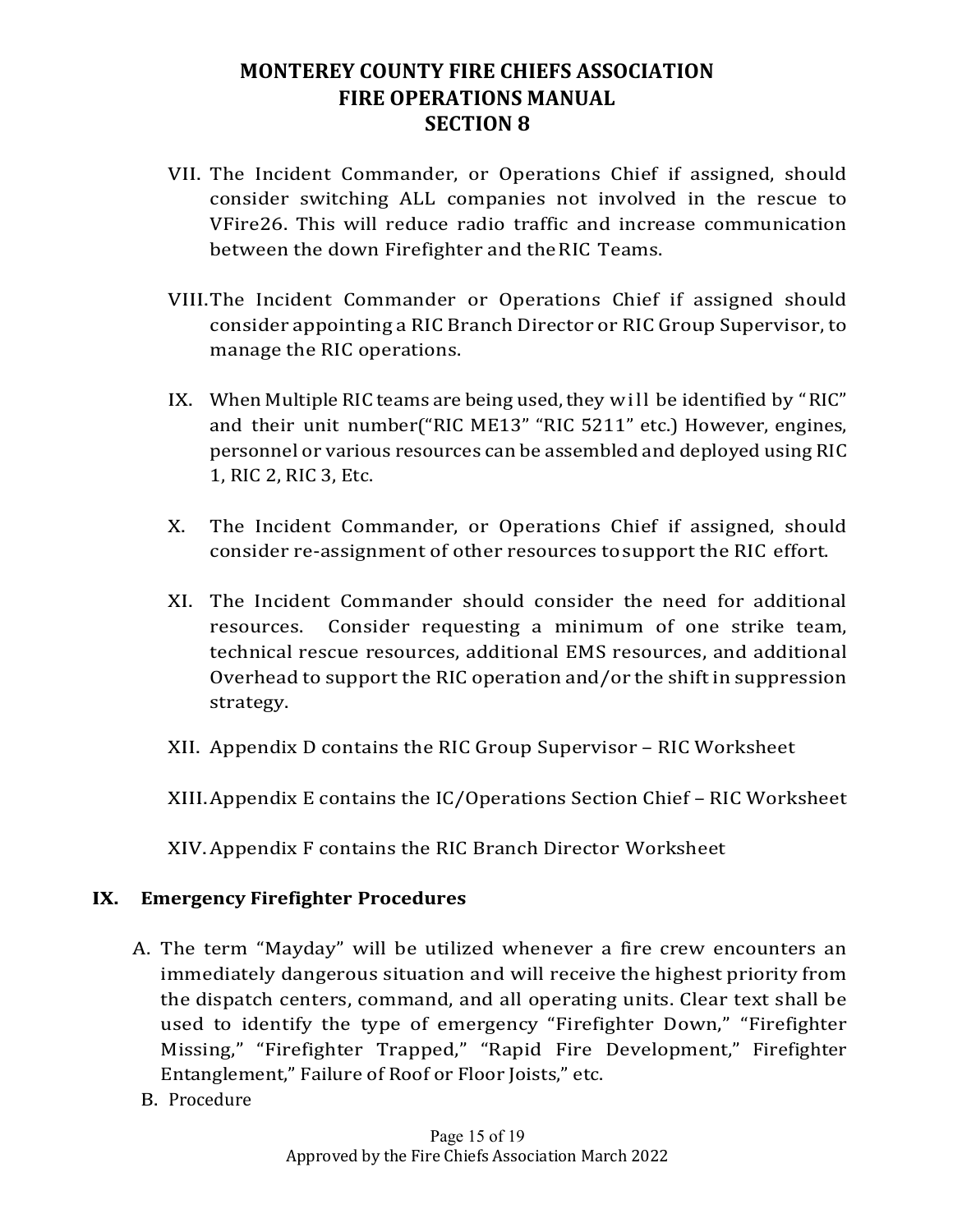- I. Firefighter
	- a) Firefighting personnel who discover themselves lost, trapped, disoriented, or in other peril that requires immediate assistance shall use the term "Mayday" and/or activate the Emergency Firefighter Down Button to secure the radio frequency to report the emergency. FIREFIGHTERS SHALL NOT DELAY THE RADIO REPORT.
	- b) Firefighting personnel who are not able to access the Push To Talk button on their radio or lapel microphone shall activate their Emergency Firefighter Down Button. Once the alert has sounded and the radio carrier is open, the firefighter shall use the term "Mayday". Upon acknowledgement by the Incident Commander or other Fireground resource, the reporting crew or person calling the "Mayday" shall use clear text and give a N.U.C.A.N report:
		- N Name
		- $\bullet$  U Unit (including location and assignment)
		- $\bullet$  C Conditions (including situation/current cylinder air)
		- $A -$  Actions (if any)
		- $N Needs$  (to include special equipment needed, etc)
	- c) The Incident Commander, Operations Officer, RIC Branch Director or Rescue Group Supervisor shall provide further instructions as to what the Firefighter(s) shall do next. This may include:
		- Maintain radio communications with rescuers and command
		- Activate PASS device (if the device compromises radio traffic, it may be disabled temporarily to effect radio communication)
		- Describing surroundings and noises heard
		- Making tapping noises and/or shine a light to aid in location of firefighter(s)
		- Follow hose lines or lifelines out
		- Search for a way out by whatever means possible
		- If escape is not possible, retreat to a safe area and communicate these actions to command and rescuers
		- Assume a horizontal position that allows for maximum audible effect of PASS device
		- Stay calm and conserve air
		- Use flashlight/tapping noises to attract attention of rescuers.
		- *MOST IMPORTANTLY,* the firefighter needs to remain calm, conserve air, and clearly communicate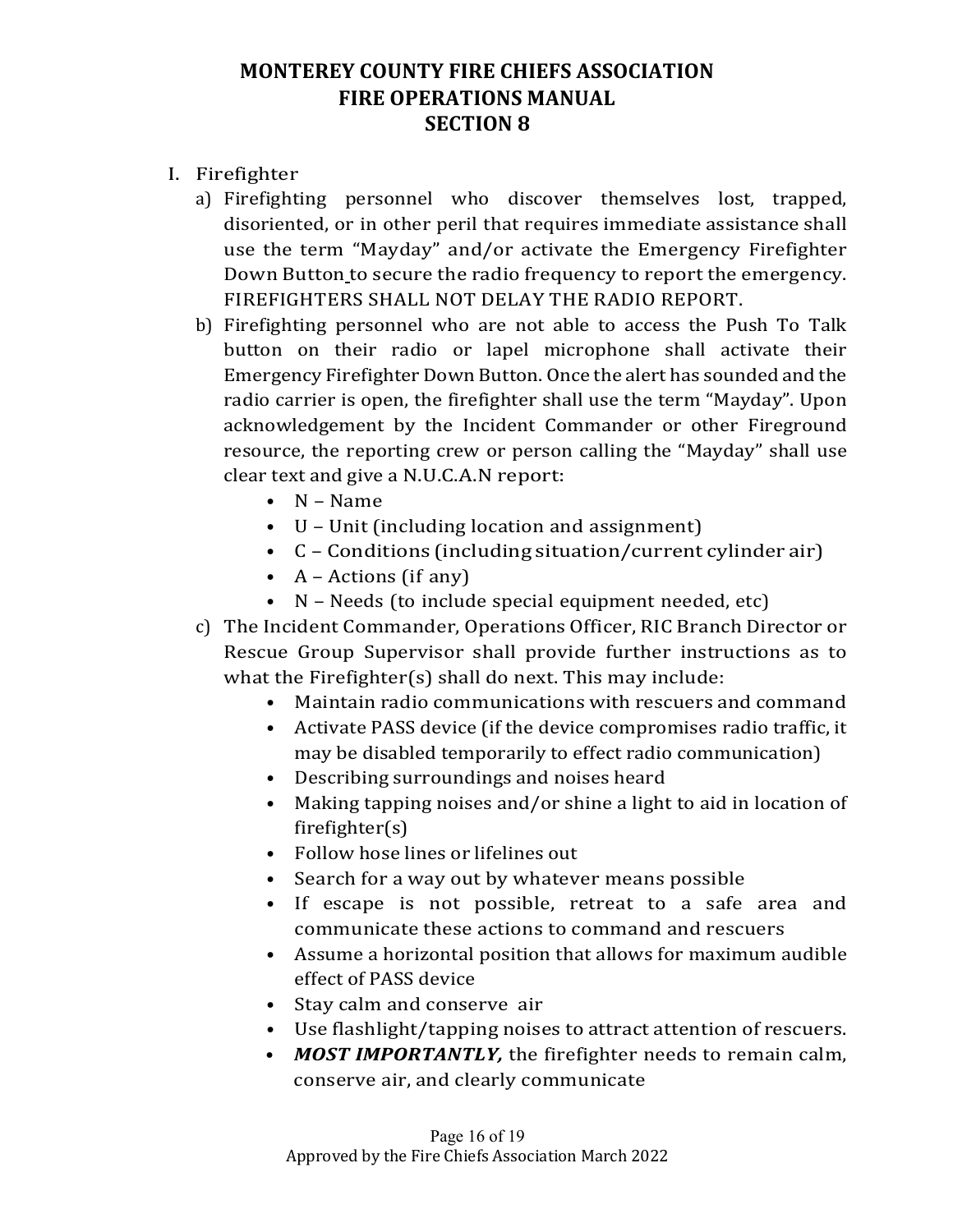- II. Company Officer/Crew Member/Division Supervisor
	- a) Company officers/crew members/Division supervisors who determine that a firefighter in unaccounted for or discovers a firefighter that is trapped or injured, shall use the term "Mayday" over the radio. Once acknowledged by Command, a report on conditions including the Name, Unit identifier, including location and assignment, air supply, and resources/rescue that is needed shall be communicated.
	- b) Crews operating in the general area should take any and all action necessary to assist or remove the firefighter from the hazardous environment upon approval of the Incident Commander or Operations Chief (if staffed).

#### **X. Firefighter Lost/Trapped/Disoriented Command Policy**

- A. Purpose
	- I. The purpose of this procedure is to establish a standard for all Monterey County incident command personnel to follow when a firefighter is determined to be lost/trapped/disoriented on the fire ground.
	- II. When a firefighter has declared a "Mayday" on the fire ground, the difference between life and death relies heavily on the management of the event by the Incident Commander. It is crucial that fire ground commanders are prepared through policies and training to manage this critical event. Incident Commanders need to know that it is not a matter of if a firefighter emergency will occur; it is a matter of when. Preparation is the key to success.
- B. Procedure
	- I. Once command has determined that a firefighter is lost, missing, disoriented or in other peril, the following actions should be taken
		- a) Declare "Emergency Traffic" on all fire ground frequencies and advise all personnel of the situation to include information on the missing firefighter (if known).
		- b) Change strategy to a Rescue Mode while continuing to address the fire threat if it will hinder the rescue effort. Do not abandon firefighting positions and provide additional companies to support as needed.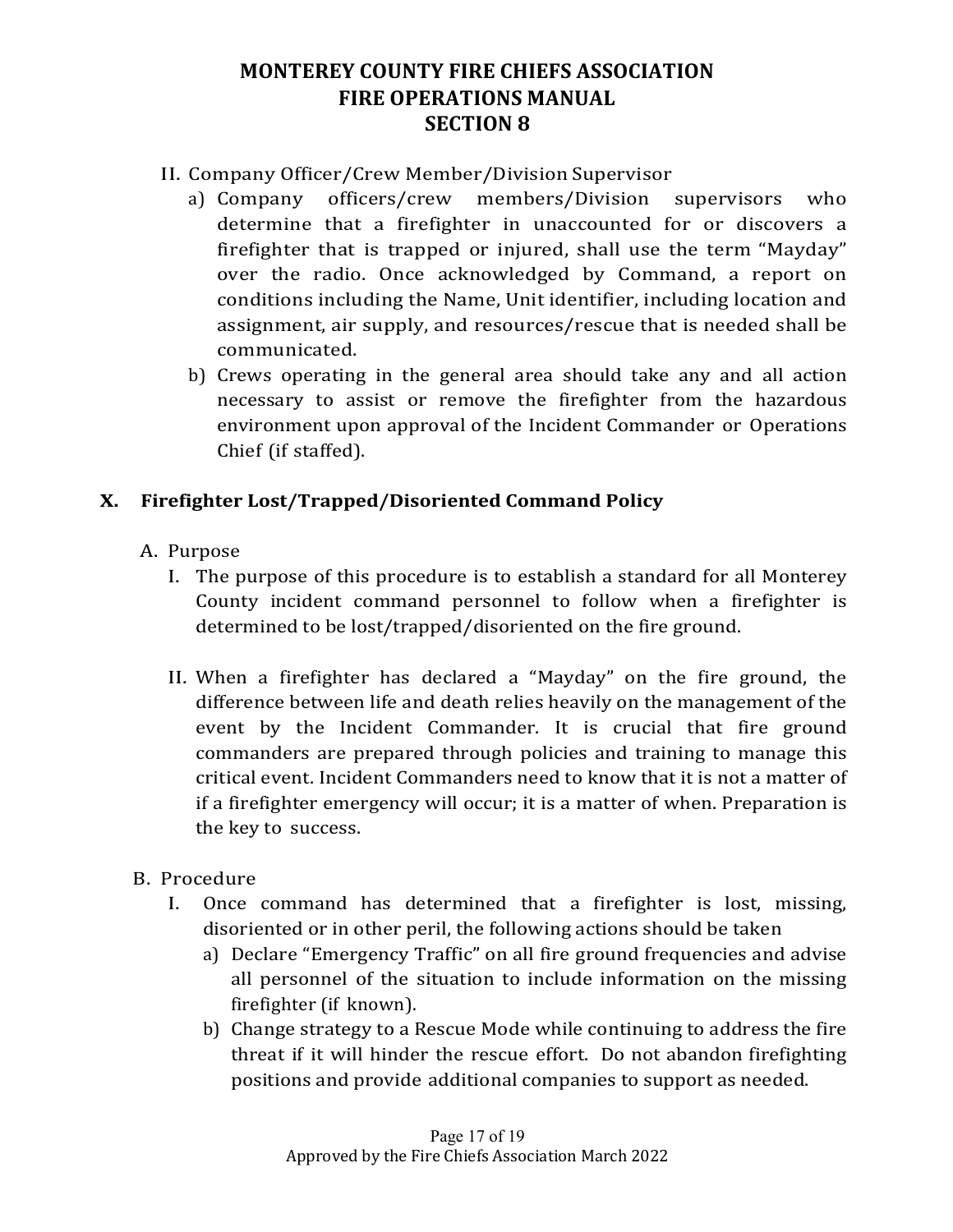- c) Deploy the Two-Out/IRIC/RIC team
- d) Notify dispatch center of the emergency traffic declaration and request additional resources including truck companies, engine companies, specialized resources, ambulances and overhead. Additionally, advise them if the incident will be using VFire26.
- e) Dispatch center actions
	- If requested, assign an alternate command and tactical frequency to the incident.
- f) Assign personnel to assist at the command post with monitoring radio traffic and resources tracking
- g) Conduct a Personnel Accountability Report and transition all nonrescue personnel to a secondary tactical frequency if deemed necessary by the Incident Commander
- h) Ensure strong crew continuity and discipline to prevent freelancing and additional fire ground confusion
- i) Establish a Medical Unit and consider requesting an EMS helicopter based on the Mayday report
- j) Ensure regular reports from rescue crews to determine additional resource and incident needs
- $k$ ) Expand the command organization as necessary:
	- Assign a chief officer to the rescue effort
	- Assign an Incident Safety Officer if one has not already been established
	- Establish an Information Officer
- l) Re-evaluate the plan and order additional resources as necessary
- m) Maintain regular communication with downed firefighter to provide support and determine location for rescuers
- n) Provide support functions to the rescue group to include:
	- Hose line placement to protect rescue effort
	- Structural stability/collapse hazard mitigation
	- Spare SCBA cylinders for those needing rescue and the rescuers
	- Ventilation
	- Lighting
- o) Provide regular updates to the dispatch center and advise the center when the emergency traffic situation has been mitigated
- p) Consider Critical Incident Stress Management team deployment